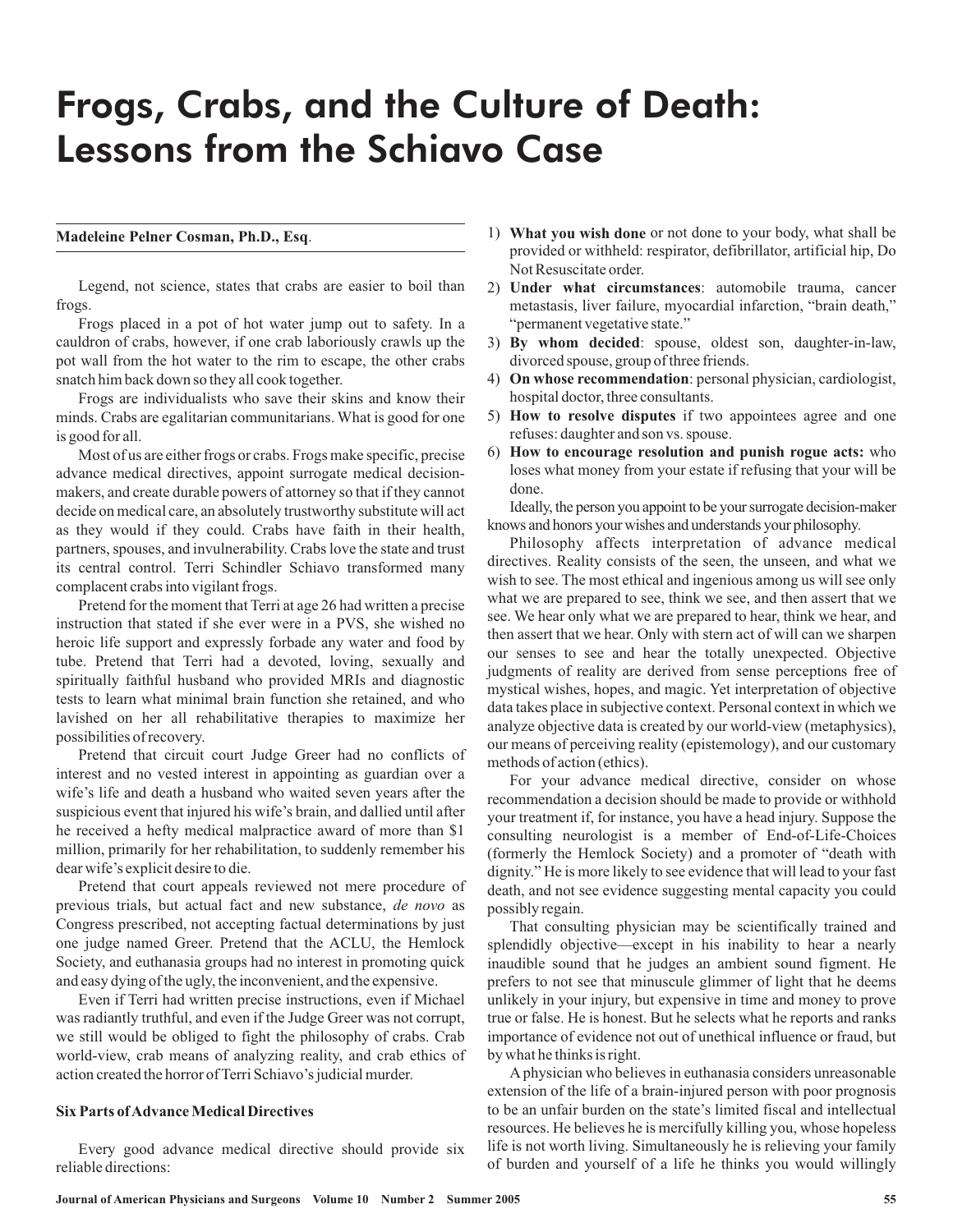abandon if you could. Whether or not he believes in an afterlife, he considers himself a compassionate liberator from pain.

In some states with large numbers of elderly retirees, one default method for hospitals treating people over age 65 is to withhold care. Everyone entering those hospitals is expected to sign a directive voluntarily confirming that. The default living will mandates foregoing extraordinary life support.

If you wish to live as long as there is time left to live, then you want surrogate decision-makers and consultants to follow individualist "frog" philosophy. Medical experts exist who are stunningly objective and free of personal philosophy. Those few I have met, however, are immoral, or amoral. Consider writing into your advance medical directive the requirement that your surrogate buy the services of three consultants from three different medical institutions, to avoid close colleagues' subtle deference, or antagonism, to one another. Your surrogate also must ascertain the philosophical quality of expert physicians with equal medical credentials.

A quick way to invite a medical consultant to reveal his crab or frog philosophy is to answer a few critical questions. "Did you side with the parents or husband of Terri Schiavo? And why?" Or, "Do you financially support the ACLU? The Hemlock Society? Death with Dignity Foundation?" The consultant's philosophy affects diagnosis, prognosis, and treatment.

Theoretically, diagnosis should be easy, direct, and objective. You have a myocardial infarction. You are in a PVS. You are in Minimally Conscious State (MCS). PVS has different legal implications from MCS. Diagnosis attempts objectivity in a subjective philosophic context. Terri Schiavo's state, for example, was far from certain.

## **Philosophy and the Persistent Vegetative State**

PVS is "coma-lite." In 1972, Drs. Bryan Jennett and Fred Plum explained the distinctions among several terrible kinds of brain injuries resulting in losses of consciousness, cognition, and speech. PVS differed from coma in that the patient with PVS has open eyes and follows a comparatively normal asleep-awake cycle.

The term "vegetative" state is intentionally powerful and denigrating, relegating the person to a rung in the hierarchy of creation below that of an animal. The traditional Great Chain of Being, traceable back through the millennia to Aristotle and Plato, then the Hebrew and Christian Bibles, describes the order of the universe with God or Nature as the top link, with angels and spiritual beings next, then man and woman in the middle, with mind and spirit making the human being ascend to the spiritual, and the body's appetites, urges, and sexuality connecting mankind to the next link down, the animal world. Below the animal link is the vegetable world. The final link is the totally inanimate objects, minerals, and rocks.

Devastating loss of mental power permits a person to be classed as persistently (though not necessarily permanently) lower in cognition than a dog, a salamander, or a horse. PVS means complete unawareness of self and environment. "Crabs," observing Terri and certain that she would "never want to live like that," considered her revelation of pain during her monthly menstrual period, her interactions with people at a nurses' station, and her response to the voice and appearance of her mother, as no more volitional or cognitive than tropisms of a squash, eggplant, or cauliflower.

Other objective criteria for the PVS diagnosis also depend on the analyst's subjective interpretation: No evidence of sustained, reproducible, purposeful, or voluntary behavioral responses to visual, auditory, tactile, or noxious stimuli. No evidence of language comprehension, or expression.

Terri could not speak. Michael intentionally deprived her of sensory stimuli and rehabilitative therapy. Examining physicians dismissed as non-language Terri's vocalizations of "Ahh, aah" on different pitches, with different duration, different rhythms, with interspersed moans and groans. However, others believe such vocalizations to be primitive language, demonstrating cognition. Well-intentioned medical experts diagnosing with the philosophy that low quality of life—as they interpret it—is not worth living, will construe a smile as an intestinal gas bubble, and a volitional moan as a mindless squawk.

## **WordsThat Kill Life Unworthy of Life**

Physicians, lawyers, insurance companies, HMOs, hospitals, and medical groups that promote "evidence-based medicine," "best practices," and single-payer universal health care have a vested interest in minimizing costs, reducing expensive care to those whose medical outcomes are unacceptable, and severely restricting care to patients whose poor "quality of life" makes treatment "futile" and expensive care "medically unnecessary." Phrases that seem innocent in plain English have technical meaning in medical law. "Medically necessary," for instance, does not mean whatever diagnostic test, treatment, or curative medicine and surgery is correct for a particular patient's disease or injury. "Medically necessary" in medical law means whatever the third-party payer will pay for. Word definitions connect to cost of treatments and decisions to initiate, continue, or stop them. In Holland, mercy killing is permitted by law and encouraged by government. Criteria for euthanasia include: the patient unequivocally must request dying, two physicians must agree, the prognosis must be hopeless, and the patient must be in intractable pain. Hopeless for what and to whom? Euthanasia reduces medical costs, decongests hospitals and clinics, and liberates medical personnel, medications, and surgery for those likely to get well and work again.

Holland's Groningen Protocol<sup>1</sup> permits physicians to kill children if their physical or mental problems are very "sad," "hopeless," and "painful." Although it will probably be used primarily for newborns with serious congenital anomalies, Groningen covers children up to age 12—the age that some in Belgium and Holland want to be the age of consent for surgery, for marriage, for voting, for death requests, and for homosexual relationships. While it is likely that a parent's wishes to let a child live or die naturally would be considered, experts familiar with the policy "note that the decision must be professional, so rests with doctors."<sup>2</sup> The will of intractable parents can be overridden.

National Socialist law in 1930s Germany distinguished among qualities of life and determined that useless eaters and lives unworthy of life, *lebensunwertes Leben*, must be eliminated for efficiency and for genetic good.

Who owns your body?Who shall decide what is done or not done to your body?Who shall determine whether your life is worth living?

As a medical lawyer I applaud the writing of advance directives, living wills, surrogate decision-maker appointments, and durable powers of attorney. Terri Schiavo had none of these. Her death demonstrates that ideas have consequences. Philosopher Georg Wilhelm Friedrich Hegel's idea that whatever